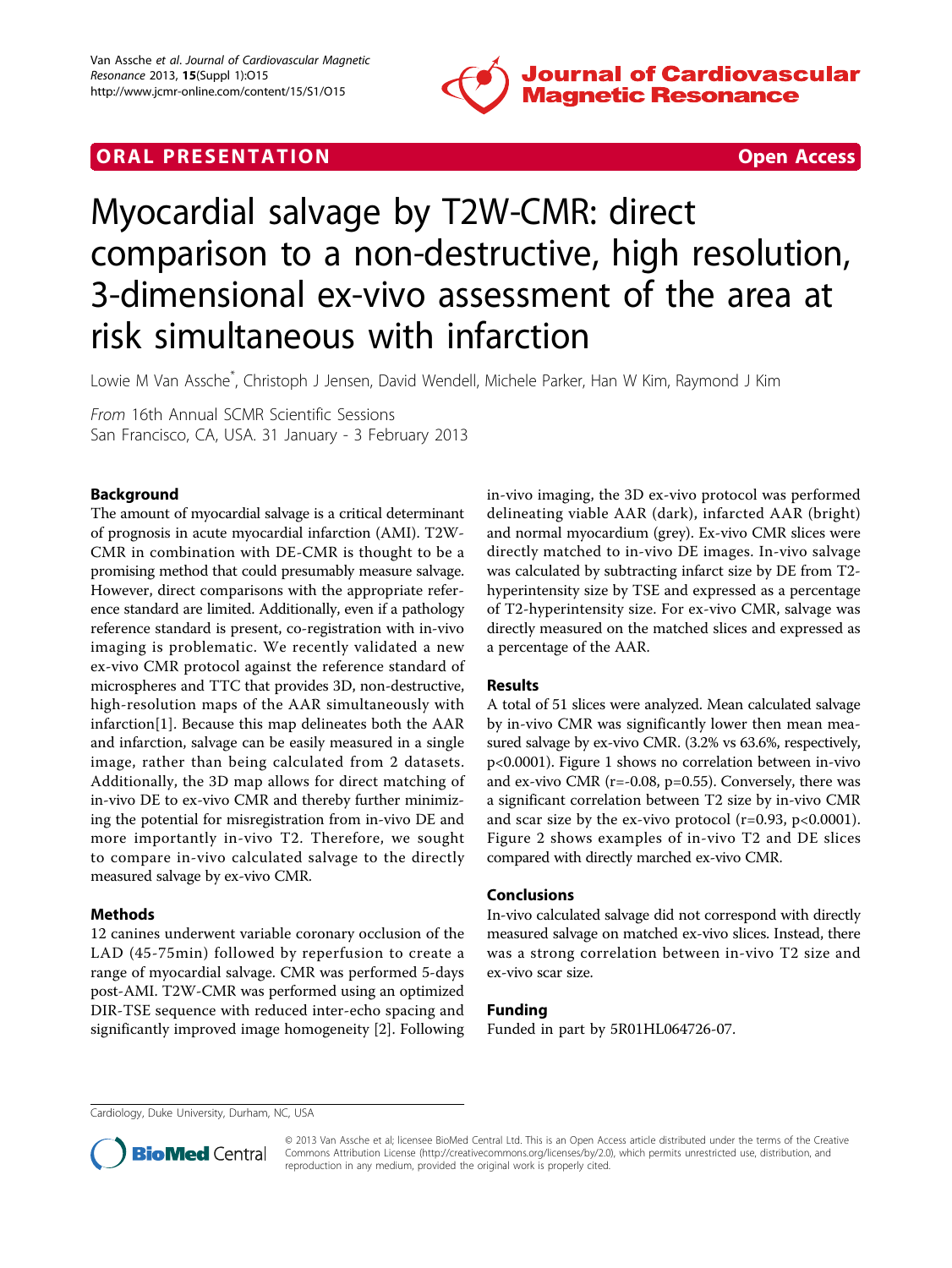<span id="page-1-0"></span>Van Assche et al. Journal of Cardiovascular Magnetic Resonance 2013, 15(Suppl 1):O15 http://www.jcmr-online.com/content/15/S1/O15